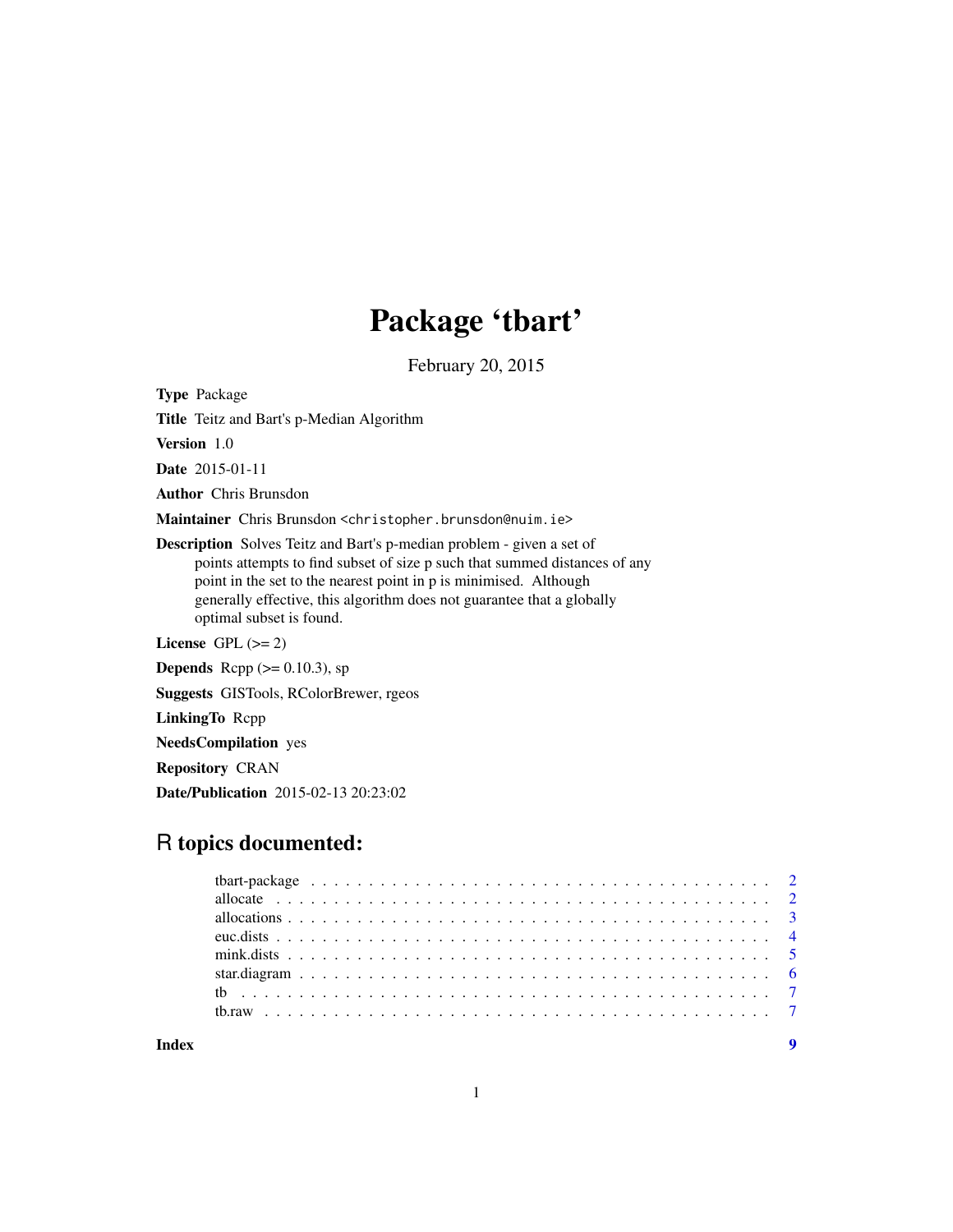<span id="page-1-0"></span>tbart-package *Teitz and Bart's* p*-median problem with Spatial\* and Spatial\*DataFrame objects*

#### Description

Solves Teitz and Bart's p-median problem - given a set of points attempts to find subset of size p such that summed distances of any point in the set to the nearest point in p is minimised. Although generally effective, this algorithm does not guarantee that a globally optimal subset is found.

#### Details

| Package:    | tbart                                               |
|-------------|-----------------------------------------------------|
| Type:       | Package                                             |
| Version:    | 10                                                  |
| Date:       | 2015-02-12                                          |
| License:    | $GPL (=2)$                                          |
| Maintainer: | Chris Brunsdon mailto: christopher.brunsdon@nuim.ie |

#### Author(s)

Chris Brunsdon

#### References

Teitz, M. B., and P. Bart (1968), Heuristic methods for estimating generalized vertex median of a weighted graph, Operations Research, 16, 955-961.

| allocate |
|----------|
|----------|

Teitz-Bart algorithm applied to Spatial\* and Spatial\*DataFrame ob*jects*

#### Description

This function returns the allocations for each demand point - in terms of the index number of the record in swdf2 assigned as the supply point. This version is useful as part of code inside other functions

#### Usage

```
allocate(swdf1, swdf2, force, p, metric, verbose = FALSE)
```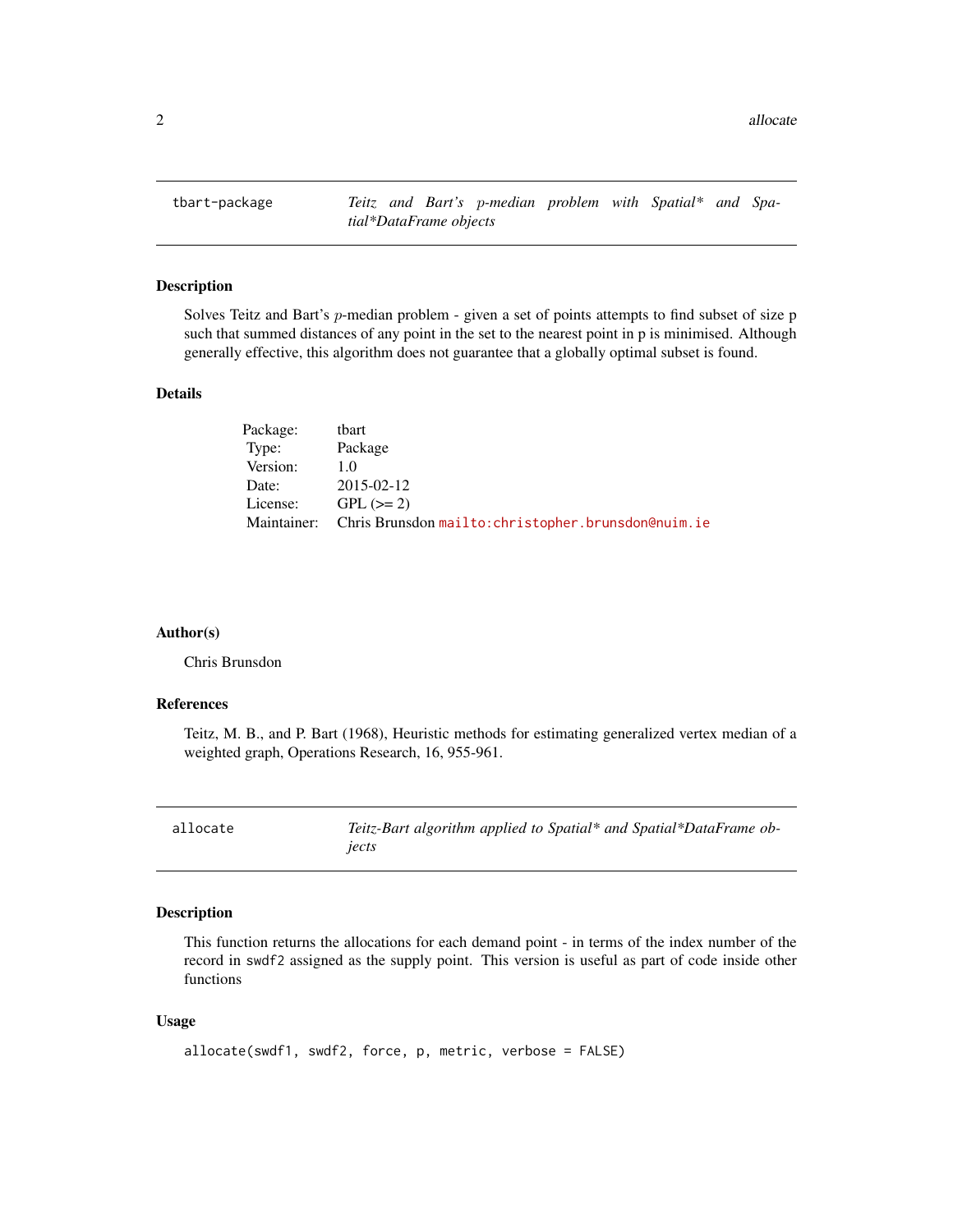#### <span id="page-2-0"></span>allocations 3

#### Arguments

| swdf1   | - first Spatial* or Spatial*DataFrame objects                                                                                                     |
|---------|---------------------------------------------------------------------------------------------------------------------------------------------------|
| swdf2   | - second Spatial* or Spatial*DataFrame objects (if omitted, defaults to the same<br>value as swdf1)                                               |
| force   | - list of supply points or logical vector with length the same as the number of<br>supply points that are forced to be used - eg existing outlets |
| р       | - either a guess at the initial $p$ -median set of a single integer indicating the size<br>of the set (which is then chosen randomly)             |
| metric  | - the distance matrix (defaults to Euclidean computed via euc.dists(swdf1, swdf2)<br>if not supplied)                                             |
| verbose | - if TRUE print out each swap in the algorithm (default is FALSE)                                                                                 |

#### Value

List of nearest neigbour indices for each element from the p-median set

#### Examples

```
data(meuse)
coordinates(meuse) <- ~x+y
allocate(meuse,p=5)
```

```
require(RColorBrewer)
require(GISTools)
data(georgia)
allocations.list <- allocate(georgia2,p=5)
zones <- gUnaryUnion(georgia2,allocations.list)
plot(zones,col=brewer.pal(5,"Accent"))
plot(georgia2,border=rgb(0,0,0,0.1),add=TRUE)
points(coordinates(georgia2)[allocations.list,],pch=16,cex=2,col=rgb(1,0.5,0.5,0.1))
```

| allocations | Teitz-Bart algorithm applied to Spatial* and Spatial*DataFrame ob- |
|-------------|--------------------------------------------------------------------|
|             | iects                                                              |

#### Description

Return demand Spatial\*Dataframe with new columns giving allocation id and distance to supply point

#### Usage

```
allocations(swdf1, swdf2, force, p, metric, verbose = FALSE)
```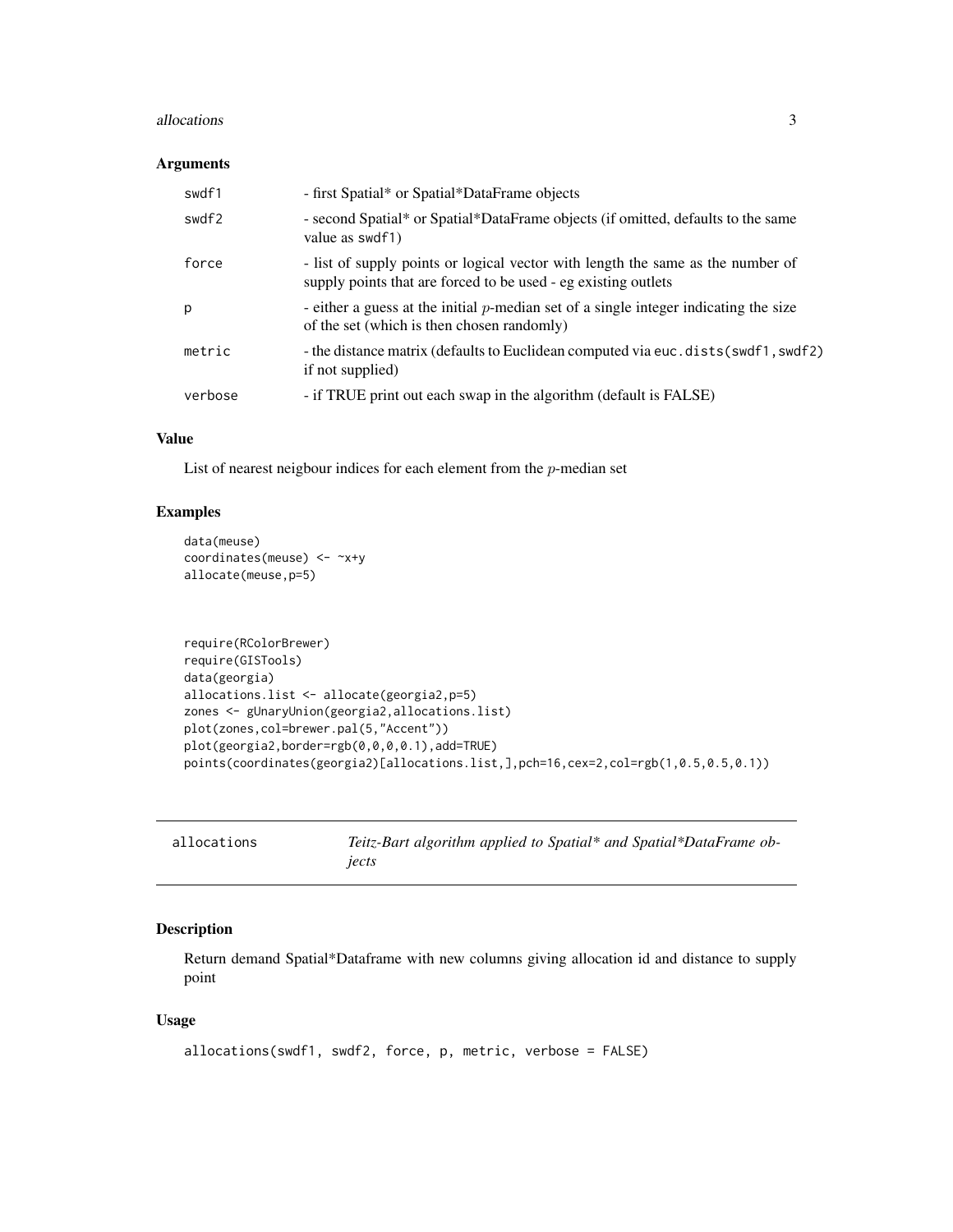#### <span id="page-3-0"></span>**Arguments**

| swdf1   | - first Spatial* or Spatial*DataFrame objects                                                                                         |
|---------|---------------------------------------------------------------------------------------------------------------------------------------|
| swdf2   | - second Spatial* or Spatial*DataFrame objects (if omitted, defaults to the same<br>value as swdf1)                                   |
| force   | - list of supply points or logical vector with length the same as the number of<br>supply points that are forced to be used - eg e    |
| p       | - either a guess at the initial $p$ -median set of a single integer indicating the size<br>of the set (which is then chosen randomly) |
| metric  | - the distance matrix (defaults to Euclidean computed via euc. dists (swdf1, swdf2)<br>if not supplied)                               |
| verbose | - if TRUE print out each swap in the algorithm (default is FALSE)                                                                     |

#### Value

Copy of swdf1 with extra data columns called allocation and allocdist with indices for each element from the p-median set

#### Examples

```
require(RColorBrewer)
require(GISTools)
data(georgia)
georgia3 <- allocations(georgia2,p=5,force=c(1,120,44))
col.index <- match(georgia3$allocation,unique(georgia3$allocation))
col.alloc <- brewer.pal(5,'Accent')[col.index]
par(mfrow=c(1,2))
plot(georgia3,col=col.alloc)
choropleth(georgia3,georgia3$allocdist)
```

```
# Use in conjunction with rgeos
require(rgeos)
require(GISTools)
georgia3 <- allocations(georgia2,p=5,force=c(1,120,44))
georgia4 <- gUnaryUnion(georgia3,georgia3$allocation)
plot(georgia4)
plot(star.diagram(georgia3),col='darkred',lwd=2,add=TRUE)
```
euc.dists *Euclidean distances from a Spatial\* or Spatial\*DataFrame object*

#### Description

Euclidean distances from a Spatial\* or Spatial\*DataFrame object

#### Usage

euc.dists(swdf1, swdf2, scale)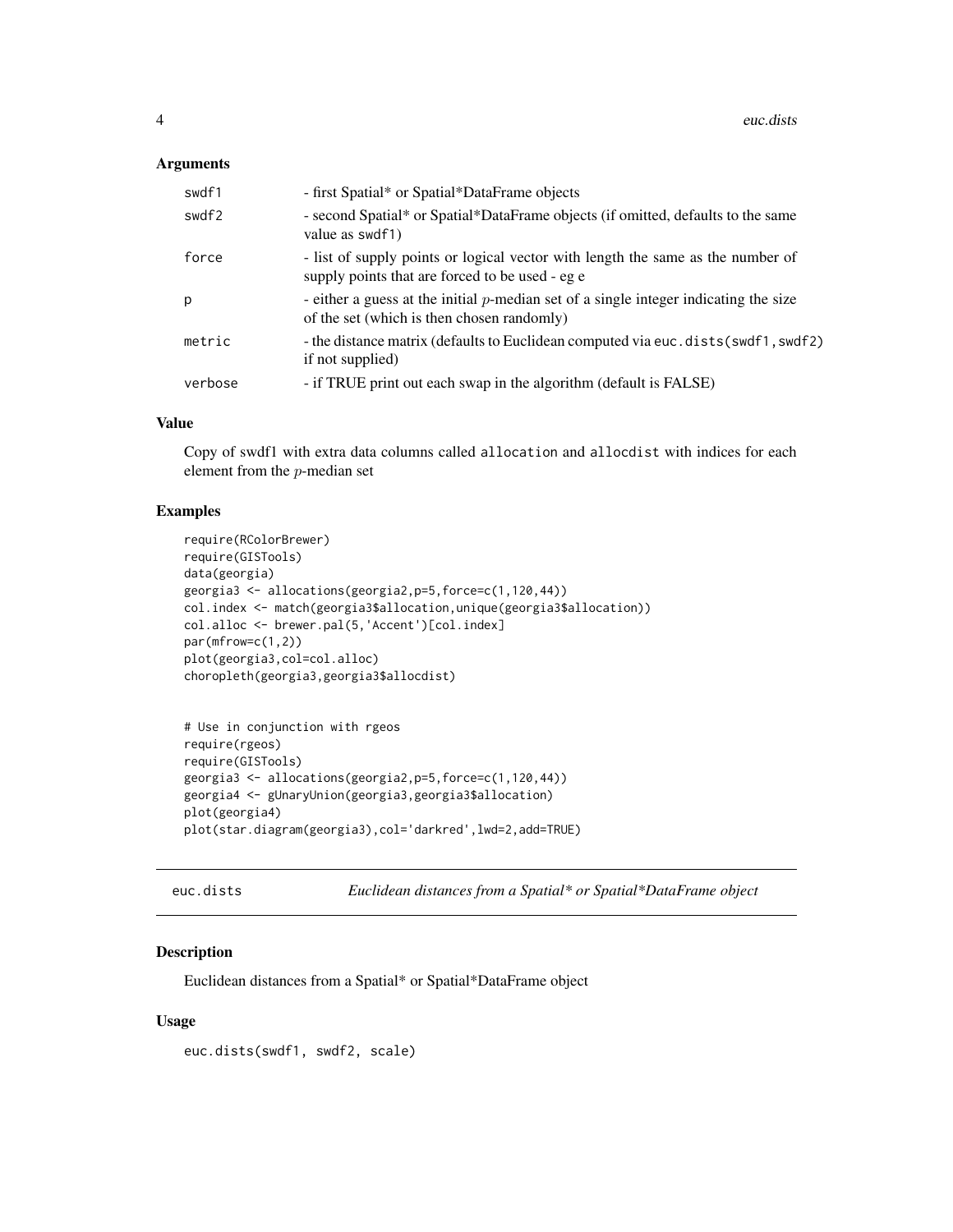#### <span id="page-4-0"></span>mink.dists 5

#### Arguments

| swdf1 | - First Spatial*DataFrame object                                                                        |
|-------|---------------------------------------------------------------------------------------------------------|
| swdf2 | - Second Spatial*DataFrame object (if omitted, defaults to the same value as<br>swdf1)                  |
| scale | - allows re-scaling eg: value of 1000 means distances in km if coordinates of<br>swdf1/swdf2 in meters. |

#### Value

Distance matrix (if swdf1 or swdf2 not SpatialPoints\*, distances are based on points obtained from coordinates function)

#### Examples

```
data(meuse)
coordinates(meuse) <- ~x+y
euc.dists(meuse,scale=1000)
```
mink.dists *Minkowski distances from a Spatial\* or Spatial\*DataFrame object*

#### Description

Minkowski distances from a Spatial\* or Spatial\*DataFrame object

#### Usage

```
mink.dists(swdf1, swdf2, pwr, scale, weight)
```
#### Arguments

| swdf1  | - First Spatial*DataFrame object                                                                        |
|--------|---------------------------------------------------------------------------------------------------------|
| swdf2  | - Second Spatial*DataFrame object (if omitted, defaults to the same value as<br>swdf1)                  |
| pwr    | - Minkowski exponent                                                                                    |
| scale  | - allows re-scaling eg: value of 1000 means distances in km if coordinates of<br>swdf1/swdf2 in meters. |
| weight | - weight for each element in swdf1 (the demand locations)                                               |

#### Value

Distance matrix (if swdf1 or swdf2 not SpatialPoints\*, distances are based on points obtained from coordinates function)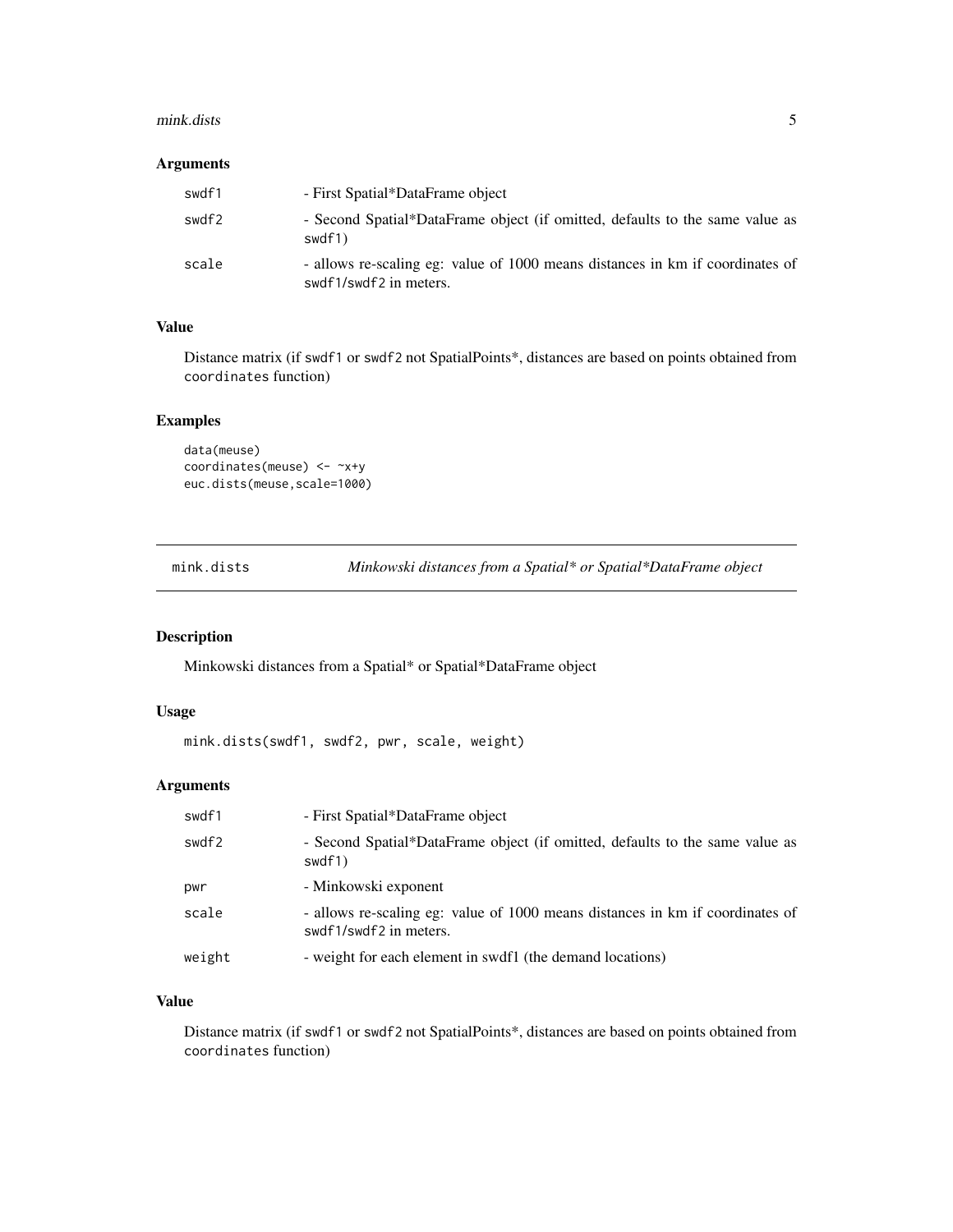#### Examples

```
data(meuse)
coordinates(meuse) <- ~x+y
d1 <- mink.dists(meuse,pwr=1,scale=1000) # Taxicab metric
d2 <- mink.dists(meuse,pwr=Inf,scale=1000) # Works for limiting case
```
star.diagram *Creates the lines for a 'star diagram'*

#### Description

Creates the lines for a 'star diagram'

#### Usage

star.diagram(swdf1, swdf2, alloc)

#### Arguments

| swdf1 | - first Spatial* or Spatial*DataFrame objects                                                                                        |
|-------|--------------------------------------------------------------------------------------------------------------------------------------|
| swdf2 | - second Spatial* or Spatial*DataFrame objects (if omitted, defaults to the same<br>value as swdf1)                                  |
| alloc | - a list saying which coordinate in swdf2 is allocated to each point in swdf1 (if<br>ommitted, looks for allocation column in swdf1) |

#### Examples

```
data(meuse)
coordinates(meuse) <- ~x+y
allocations.list <- allocate(meuse,p=5)
star.lines <- star.diagram(meuse,alloc=allocations.list)
plot(star.lines)
```

```
# Acquire allocations from swdf1
require(GISTools)
set.seed(461976) # Reproducibility
data(georgia)
georgia3 <- allocations(georgia2,p=8)
plot(georgia3,border='grey')
plot(star.diagram(georgia3),col='darkblue',lwd=2,add=TRUE)
```
<span id="page-5-0"></span>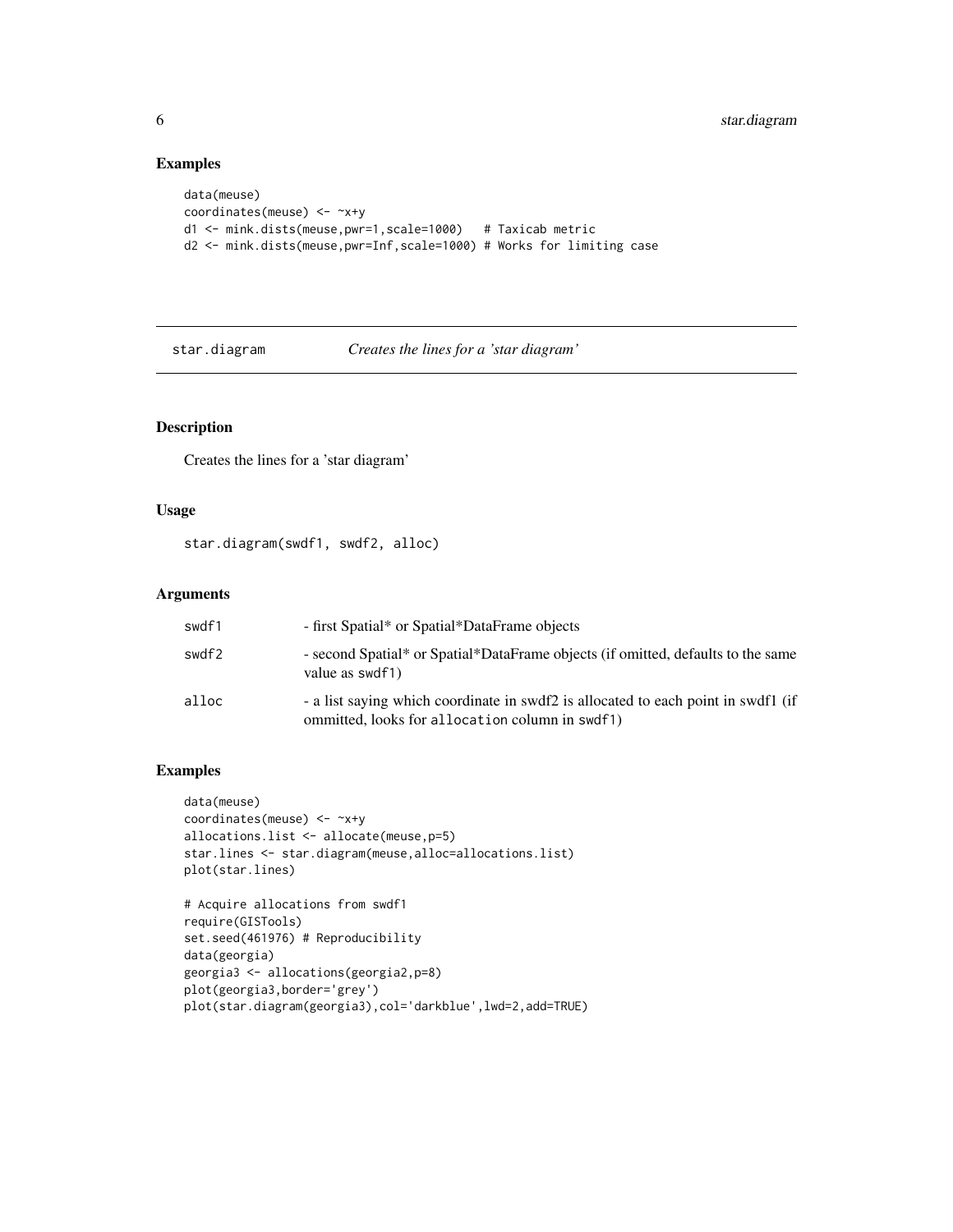#### Description

This reports the  $p$ -median set

#### Usage

```
tb(swdf1, swdf2, p, metric, verbose = FALSE)
```
### Arguments

| swdf1   | - first Spatial* or Spatial*DataFrame objects - the 'demand' set                                                                   |
|---------|------------------------------------------------------------------------------------------------------------------------------------|
| swdf2   | - second Spatial* or Spatial*DataFrame objects - the 'supply' set (if omitted,<br>defaults to the same value as swdf1)             |
| р       | - either a guess at the initial p-median set of a single integer indicating the size<br>of the set (which is then chosen randomly) |
| metric  | - the distance matrix (defaults to Euclidean computed via euc. dists (swdf1, swdf2)<br>if not supplied)                            |
| verbose | - if TRUE print out each swap in the algorithm (default is FALSE)                                                                  |

#### Value

Set of point indices for  $p$ -median (may be local optimum)

#### Examples

```
data(meuse)
coordinates(meuse) <- ~x+y
tb(meuse,p=5)
```
tb.raw *Teitz-Bart algorithm applied to a 'raw' distance matrix*

#### Description

Teitz-Bart algorithm applied to a 'raw' distance matrix

#### Usage

tb.raw(d, guess, verbose = FALSE)

<span id="page-6-0"></span>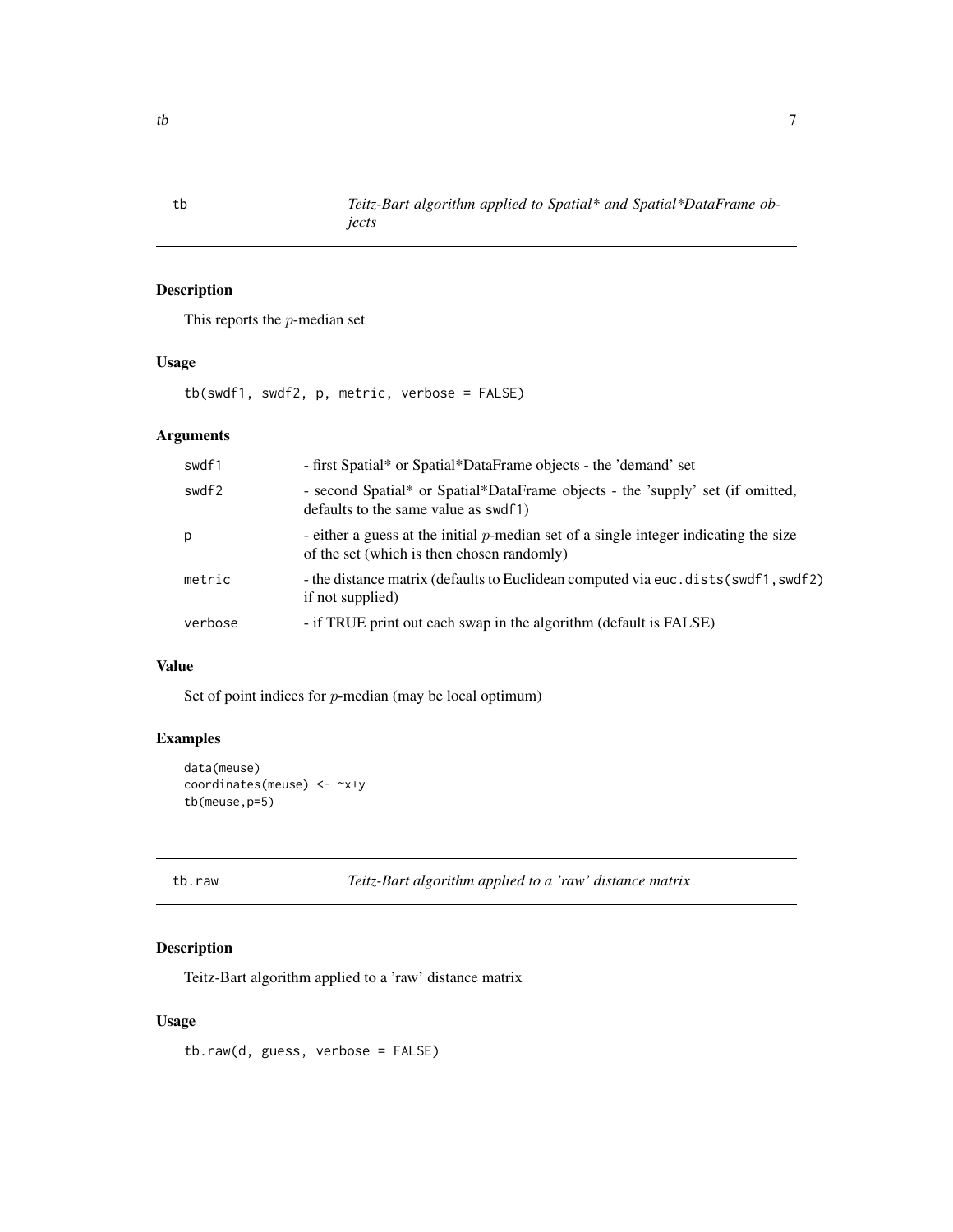#### Arguments

| d       | - A distance matrix (not necessarily Euclidean)                   |
|---------|-------------------------------------------------------------------|
| guess   | - a guess at the set of $p$ points constituting the $p$ -median   |
| verbose | - if TRUE print out each swap in the algorithm (default is FALSE) |

## Value

Set of point indices for p-median (may be local optimum)

# Examples

```
x1 <- rnorm(100)
y1 <- rnorm(100)
d <- as.matrix(dist(cbind(x1,y1)))
tb.raw(d,c(1,2))
```